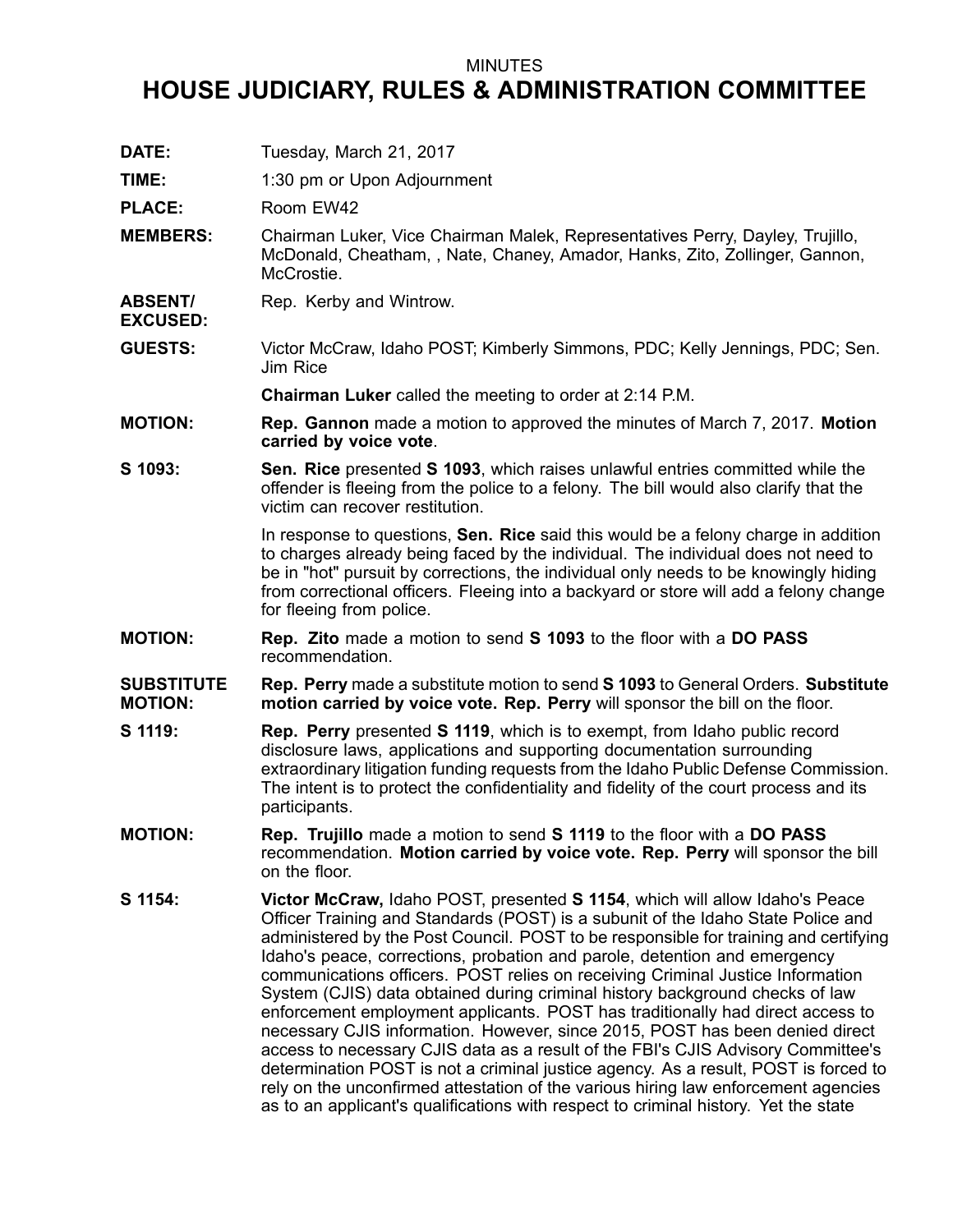statutory requirement for the verification of applicant criminal history for purposes of certification rests with the POST Council. This legislation seeks to amend section 19-5109, Idaho Code. This amendment would designate POST <sup>a</sup> criminal justice agency, thereby improving the likelihood the POST Council will be approved for direct access to CJIS information by the CJIS Advisory Committee.

- **MOTION: Rep. Gannon** made <sup>a</sup> motion to send **S 1154** to the floor with <sup>a</sup> **DO PASS** recommendation. **Motion carried by voice vote. Rep. McDonald** will sponsor the bill on the floor.
- **H 202aaS: Rep. Harris** presented **H 202aaS**, which will change the current code regarding civil asset forfeitures in several regards. Notably, modifications include: (1) vehicles would not be subject to forfeiture in connection with mere possession of <sup>a</sup> controlled substance; they would need to have been used in connection with trafficking offenses as enumerated, or to comprise ill-gotten gains; (2) property that is merely in proximity to <sup>a</sup> controlled substance is not subject to forfeiture absent <sup>a</sup> meaningful connection to <sup>a</sup> violation of the chapter; (3) mere presence of U.S. currency is not sufficient cause for <sup>a</sup> seizure or forfeiture; (4) creating <sup>a</sup> right of replevin of property while proceedings are pending provided the owners can show necessity and security; (5) courts must determine whether <sup>a</sup> property forfeiture is proportionate to the crime alleged, as is currently reflected in case law; (6) an obsolete publication provision is removed; (7) innocent owners are absolved of having to pay the state's costs associated with the seizure; (8) law enforcement may not bypass the disposition procedures and retain property without judicial approval; and (9) reporting requirements regarding forfeited property are instituted.
- **MOTION: Rep. Perry** made <sup>a</sup> motion to concur with the amendments made in the Senate **H 202aaS Motion carried by voice vote. Rep. Harris** will sponsor the bill on the floor.

**Chairman Luker** turned the gavel over to **Vice Chairman Malek**.

- **SCR 122: Rep. Luker** presented **SCR 122**, which the Legislature authorized, and the Legislative Council, appointed the Administrative Hearing Officer Interim Committee to study ways to mitigate the risk of bias in administrative contested case proceedings. The committee made significant progress in this regard, but further work remains to be completed. This Concurrent Resolution would authorize the Legislative Council to reconstitute the Administrative Hearing Officer Interim Committee for the purpose of making recommendations regarding contested case reforms including, but not limited to (a) the potential of creating <sup>a</sup> central panel of hearing officers or administrative law judges; (b) where such <sup>a</sup> central panel would be located; (c) the types of agency contested cases that should be exempted from such <sup>a</sup> panel; and (d) appropriate amendments to the Administrative Procedures Act.
- **MOTION: Rep. McCrostie** made <sup>a</sup> motion to send**SCR 122** to the floor with <sup>a</sup> **DO PASS** recommendation. **Motion carried by voice vote. Rep. Luker** will sponsor the bill on the floor.

**Vice Chairman Malek** turned the gavel over to **Chairman Luker**.

**ADJOURN:** There being no further business to come before the committee, the meeting adjourned at 2:52 P.M.